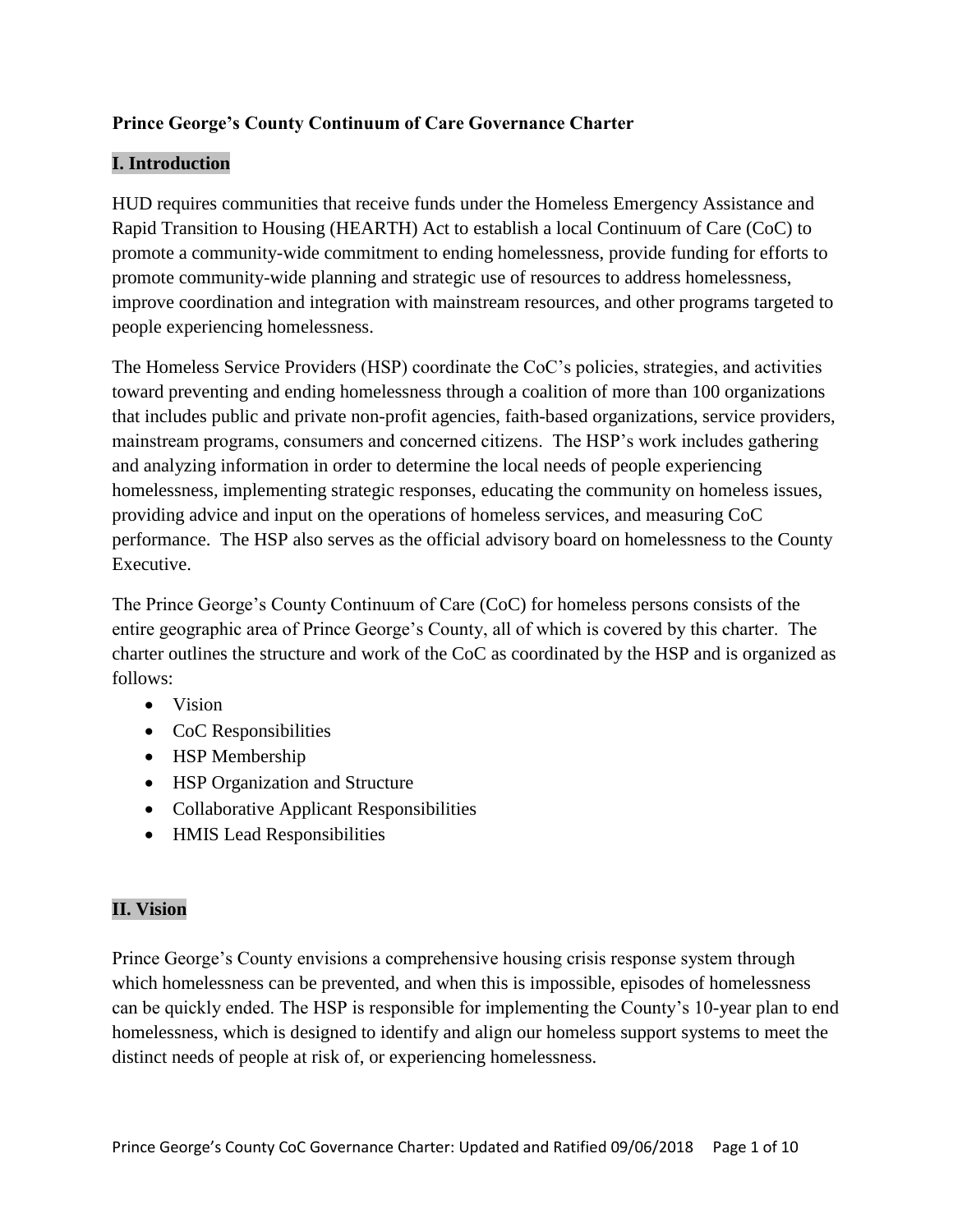The County shares the goals of the Federal Strategic Plan to Prevent and End Homelessness:

- Ending veterans' homelessness
- Ending chronic homelessness
- Ending family, unaccompanied youth and child homelessness by 2020
- Setting a path to ending all homelessness

To make these goals a reality, the Homeless Services Partnership (HSP) commits to:

- Preventing homelessness whenever possible;
- Ensuring easy access to communitywide, culturally competent, safe and effective housing and homeless services;
- Ensuring people exit homelessness as quickly as possible;
- Connecting people to communities and the resources needed to thrive; and
- Building and sustaining the political will and community support to end homelessness

### **III. Responsibilities of the Prince George's County CoC**

The responsibilities of the Prince George's County CoC, the HSP, and Prince George's County Department of Social Services (PGCDSS) as the Collaborative Applicant and Homeless Management Information System (HMIS) Lead include the following activities: Operate the CoC; Operate an HMIS; CoC Planning; Prepare an application for CoC Funds.

### **A. Operate the CoC**

- Develop, follow, and update annually this Governance Charter, which includes all procedures and policies needed to comply with HUD requirements and with HMIS requirements.
- Conduct bi-monthly HSP meetings and at least quarterly meetings of HSP committees, subcommittees and workgroups.
- Appoint additional committees, sub-committees or workgroups as needed.
- Recruit new HSP members, issue a public invitation for new members, and conduct an orientation session for new members at least annually.
- Establish and operate a coordinated entry system that provides an initial, comprehensive assessment of the needs of individuals and families for housing and services.
- Establish and consistently follow written standards for providing CoC assistance.
- Consult with recipients and subrecipients to establish performance targets appropriate for population and program type.
- Monitor performance of CoC recipients and subrecipients, evaluate outcomes, and take action against poor performance.
- Monitor and evaluate CoC System Performance against HUD's eight performance benchmarks
- Report the outcomes of CoC projects and CoC System performance to HUD annually.

#### **B. Operate a Homeless Management Information System**

 Designate a single HMIS for the CoC's geography, and an eligible entity to serve as the CoC's HMIS Lead.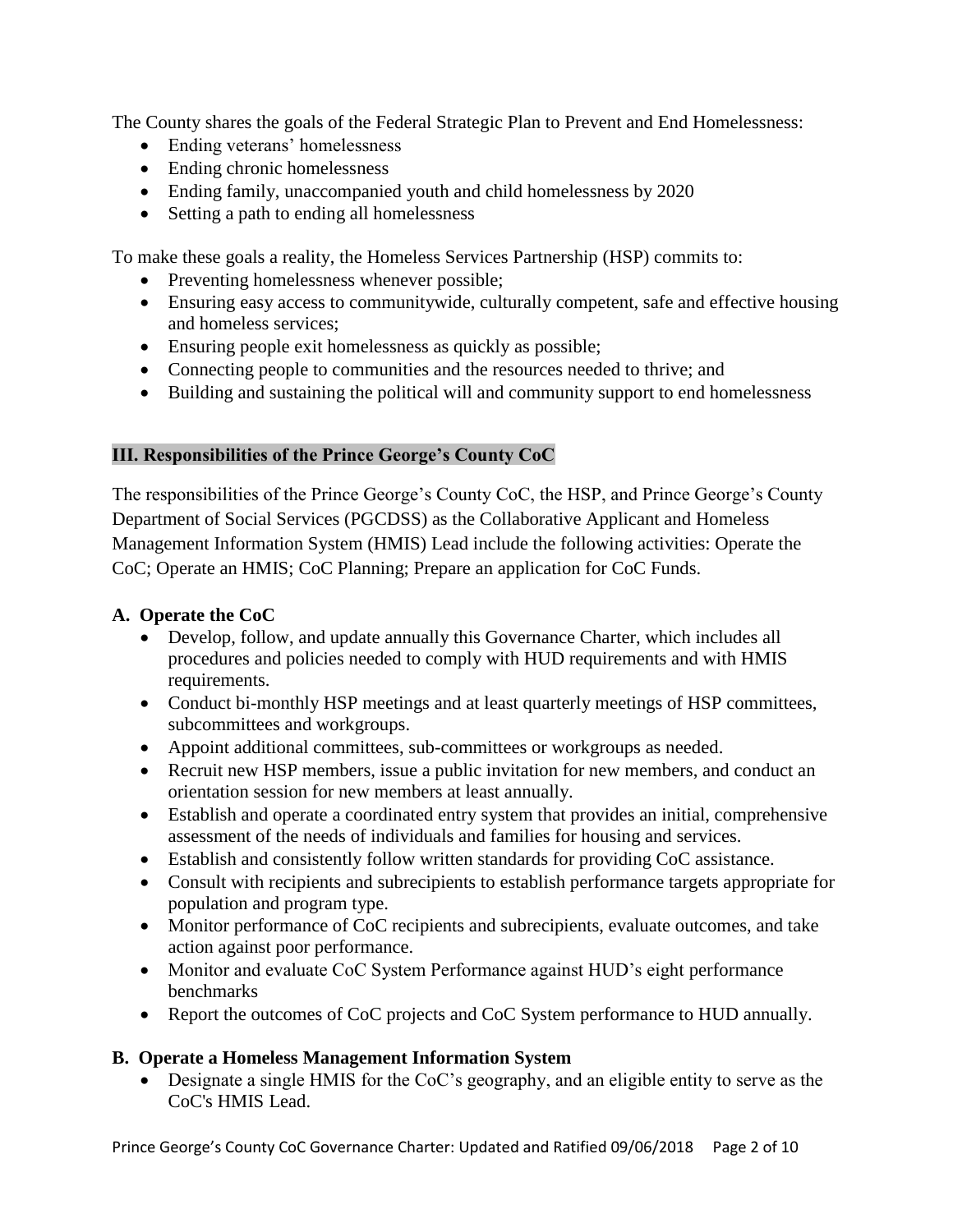- Review, revise, and approve a CoC HMIS data privacy plan, data security plan, and data quality plan and ensure that the HMIS is administered in compliance with HUD requirements.
- Ensure consistent participation by CoC recipients and subrecipients in HMIS

# **C. CoC Planning**

- Coordinate the implementation of a housing and service system within Prince George's County that meets the needs of homeless individuals and families. At a minimum, the system encompasses the following:
	- o Outreach, engagement, and assessment
	- o Shelter, housing, and supportive services
	- o Prevention strategies
- Plan for and conduct a Point-In-Time (PIT) count of homeless persons within the CoC, including a housing inventory of shelters, transitional housing, and permanent housing for homeless persons.
- Conduct an annual gaps analysis of the needs of homeless people, as compared to available housing and services within the CoC geographic area.
- Provide information required to complete the Consolidated Plan within the CoC geographic area.
- Coordinate with Emergency Shelter Grant (ESG) recipients to ensure their participation in the Coordinated Entry System and HMIS.
- Consult with ESG recipients regarding the allocation of ESG funds and the evaluation of the performance of ESG recipients.

# **D. Prepare an Application for CoC Funds**

- Design, operate, and follow a collaborative process for the development of a CoC application to HUD.
- Establish priorities that align with local and federal policies for recommending projects for CoC Program funding.
- Designate an eligible Collaborative Applicant to collect and combine the required application information from all applicants.
- Determine whether to select the Collaborative Applicant to apply for Unified Funding Agency (UFA) designation from HUD.
- Approve the final submission of applications in response to the CoC Notice of Funding Availability (NOFA)

# **IV. HSP Membership**

#### **A. General Membership**

The HSP is open to any organizations or persons residing or doing business in Prince George's County with an interest in preventing and/or ending homelessness in the community. Membership includes Faith-based organizations, Neighborhood Associations, Homeless and formerly homeless persons, Homeless advocates, Somatic and Behavioral Healthcare Providers,

Prince George's County CoC Governance Charter: Updated and Ratified 09/06/2018 Page 3 of 10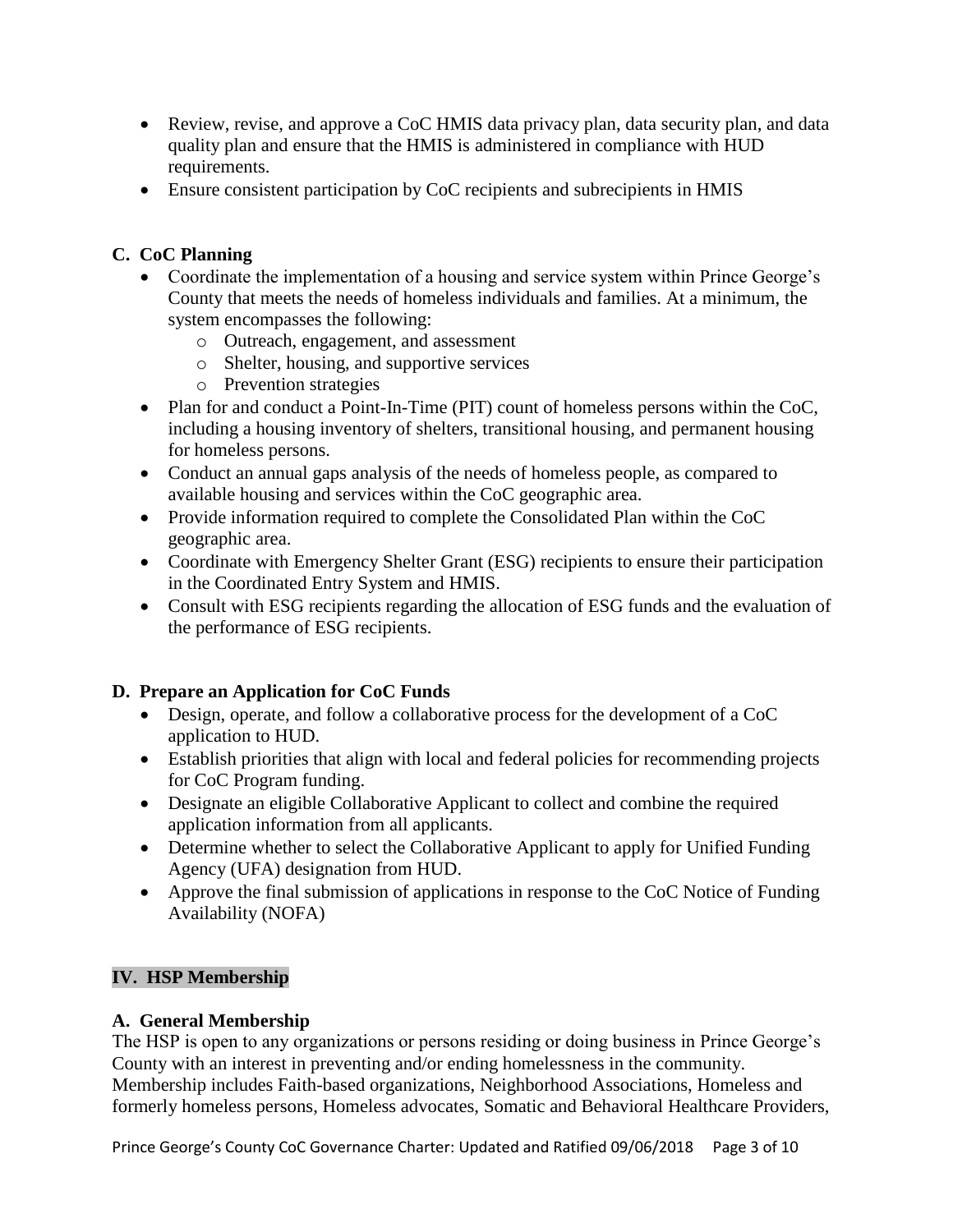Government representatives, Non-profit Organizations, the Business Community, the Board of Education, Colleges and Universities, the Departments of Social Services, Health, Housing and Community Development, and Corrections, Law Enforcement, the Housing Authority, the Veteran's Administration, and Community Development Corporations. All members are encouraged to attend HSP meetings and to participate more extensively in the CoC by serving on a committee, sub-committee, or workgroup.

#### **B. Duties of the HSP**

- Promote a community-wide goal to end homelessness
- Implement the strategic plan to prevent and reduce homelessness and minimize the trauma and dislocation cause to homeless families and individuals
- Review and monitor any program that is a component of the CoC
- Produce an annual report for the County Executive and Council on the state of homelessness in the county, and suggest any improvements to the CoC, including process changes, to reduce any barriers to housing and minimize the time needed to move someone from homelessness to housing
- Educate the community about homelessness, best practices to reduce homelessness and resources needed
- Recommend and promote partnerships with any private organization, business, corporation, philanthropic organization/foundation, and any municipal, state, or federal government agency to improve the County's ability to prevent and reduce homelessness

### **C. Meetings and Agenda**

The HSP holds full membership meetings at least bi-monthly. The HSP's Executive Committee, which consists of members from both the public and private sector, announces the date, time and location of these meetings, sets the meeting agenda and publishes it at least 24 hours before the meeting. Meeting agendas are posted to the HSP shared drive as well as emailed to all members for review prior to the meeting.

#### **D. Voting**

HSP members determine and approve CoC policy by a majority vote of HSP members.

HSP member organizations are granted one vote per organization. This does not preclude organizations from having more than one employee attend CoC committee, subcommittee, workgroup and/or full CoC meetings. In situations where more than one employee from an organization is present at a committee, subcommittee, workgroup or full CoC meeting, only one person can represent the organization in a voting role. Furthermore, if there are different employees from the same organization, on different committee, subcommittee and/or workgroups each employee can vote at their own committee, subcommittee and/or workgroup meeting (as long as only one person per agency is voting at that meeting). HSP individual members, including homeless and formerly homeless persons, are authorized to vote as an individual.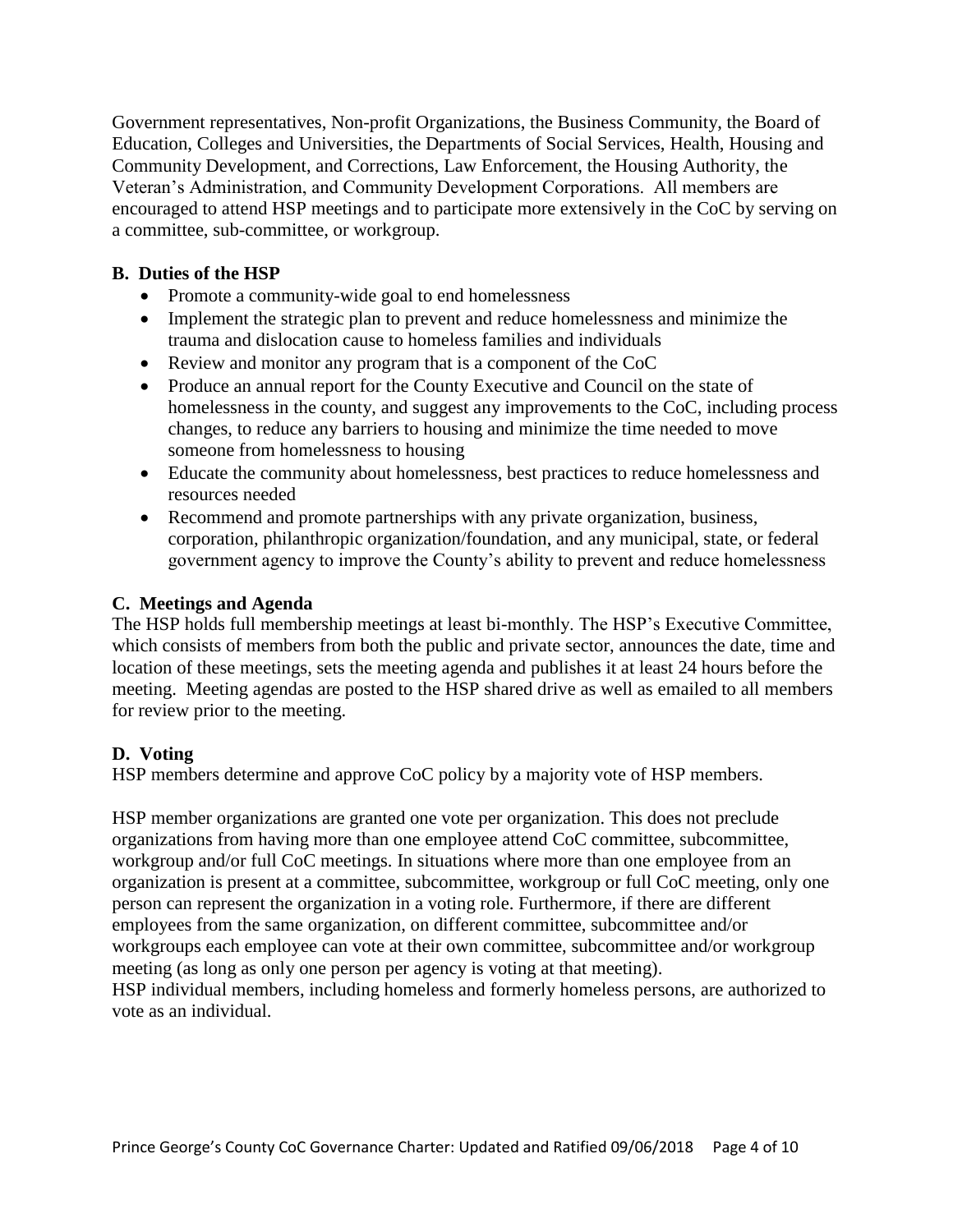#### **V. HSP Organization and Structure**

#### **HSP Executive Committee/CoC Board**

The HSP is led by the Executive Committee (CoC Board) which consists of the Co-Chairs and Co-Secretaries of the HSP; Co-Chairs of all standing committees, sub-population work groups; and three members elected from the general HSP membership. Considerations for Executive Committee representation include expertise and experience in homelessness, geographic distribution, diversification of interests, as well as HUD funded and Non-HUD funded agencies. The HSP and all of its committees, sub-committees, and work groups shall be co-chaired by a representative from the public sector and a representative from the private sector.

The term for HSP Executive Committee members is two years. Upon expiration of the term, members can be reappointed to a new two year term. If a member is appointed to fill a vacancy before a term expires, the successor serves the rest of the unexpired term. The Co-Chairs and Co-Secretaries of the HSP are elected by the general membership. Co-chairs of the committees, sub-committees, and work groups are nominated by the Executive Committee and approved by the HSP membership.

The HSP Executive Committee meets a minimum of quarterly and written agendas and meeting minutes are kept and made public to promote transparency.

The HSP Executive Committee is responsible for establishing committee, sub-committees, and work groups, as well as drafting CoC policies and procedures. Additional duties include:

- Coordinate the overall system of care
- Implement, monitor, and update the CoC's Strategic 10-Year Plan to end homelessness
- Establish and follow written standards for providing CoC assistance
- Develop and recommend policies and procedures for approval by the HSP
- Plan CoC activities in coordination with appropriate groups including all other committees, subcommittees, and workgroups
- Review summary reports from all activities of committees, subcommittees, and workgroups
- Hold meetings of the full membership, with published agendas, at least bi-monthly
- Coordinate the full CoC to adopt, follow, and update annually a governance charter in consultation with the Collaborative Applicant and HMIS Lead

#### **Conflict of Interest**

The CoC, the HSP and its Executive Committee will comply with the Conflict of Interest requirements outlined in 24 CFR part 578.95. In addition, any individual participating in or influencing decision-making must identify actual or perceived conflicts of interest as they arise and comply with this policy. Disclosure should occur at the earliest possible time and, if possible, prior to discussion of any issue. Individuals with a conflict should abstain from voting on any issue in which they may have a conflict. No member of the HSP Board shall vote upon or participate in the discussion of any matter which shall have a direct financial bearing on the organization that the member represents. This includes all decisions with respect to funding, awarding contracts, and implementing corrective actions. Any HSP Board member finding themselves in a situation where conflict of interest may arise shall recuse himself/ herself from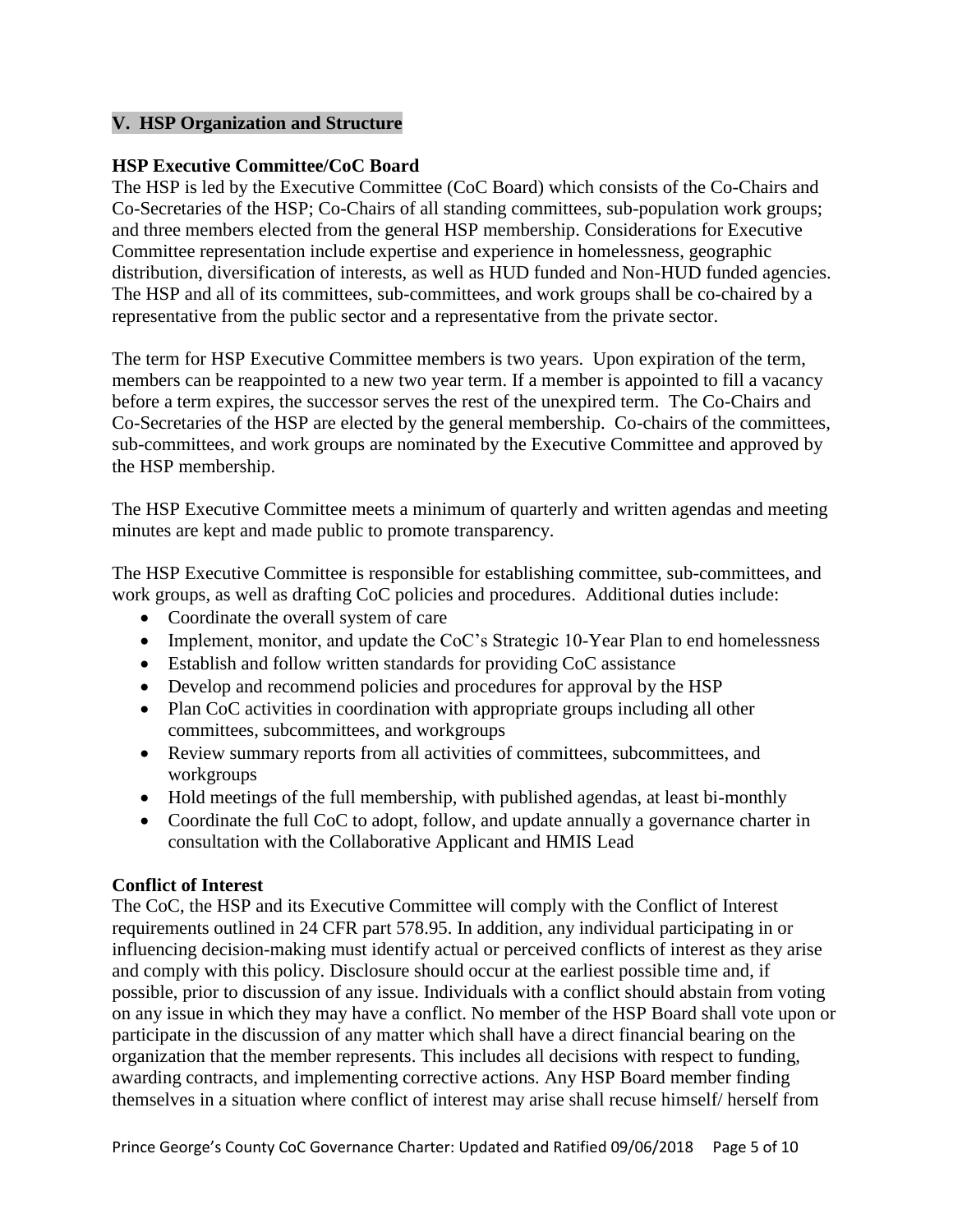proceedings. The recusal shall be duly recorded in the HSP minutes. All HSP processes shall comply as it relates with the requirements of 24 CFR Part 578.95(b).

#### **Committees, Sub-Committees, & Work Groups**

Prince George's County HSP is organized into eight committees that conduct the work of the CoC and five workgroups that represent the needs of distinct sub-populations. Each committee and workgroup is made up of stake holders from the public and private sectors and is responsible for completing the tasks and that will propel the County towards its goal of ending homelessness. Decisions made by the committees are decided by majority vote of committee membership. Each individual member has one vote, and one representative from each organization has one vote. All committees operate with two co-chairs.

Committees and workgroups provide members with a venue for coordinating efforts and assisting each other, which, in addition to improving outcomes for our consumers, makes the County a more attractive place for funders and government agencies to invest money. By working in partnership the HSP ensures that funding applications are submitted that meet the needs of our consumers, utilize the talents and strengths of provider organizations, and ultimately have a strong chance of being funded.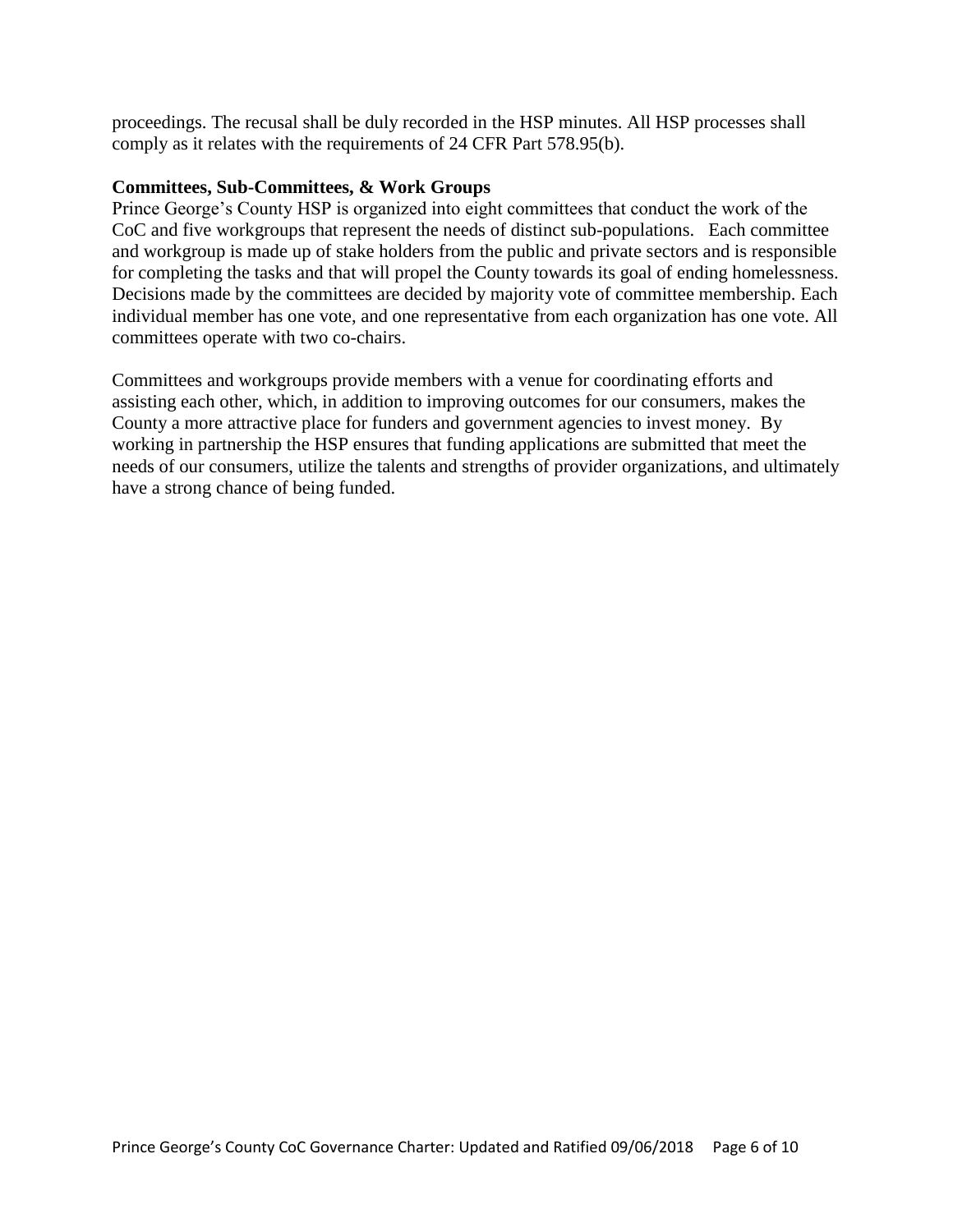

#### **Outcomes/Data Committee**

- Review and monitor aggregate CoC-wide performance through HMIS data, including the Annual Progress Report (APR), Annual Homeless Assessment Report (AHAR), Point in Time (PIT) count, and Housing Inventory Chart (HIC)
- Establish performance targets appropriate for population and program type in consultation with recipients and subrecipients
- Monitor recipients and subrecipients performance, evaluate outcomes, and recommend actions against poor performers
- Evaluate project outcomes of ESG and CoC programs, and report those outcomes to the Executive Committee
- Plan for and conduct a Point-In-Time (PIT) count of homeless persons within the CoC, including a housing inventory of shelters, transitional housing, and permanent housing for homeless persons.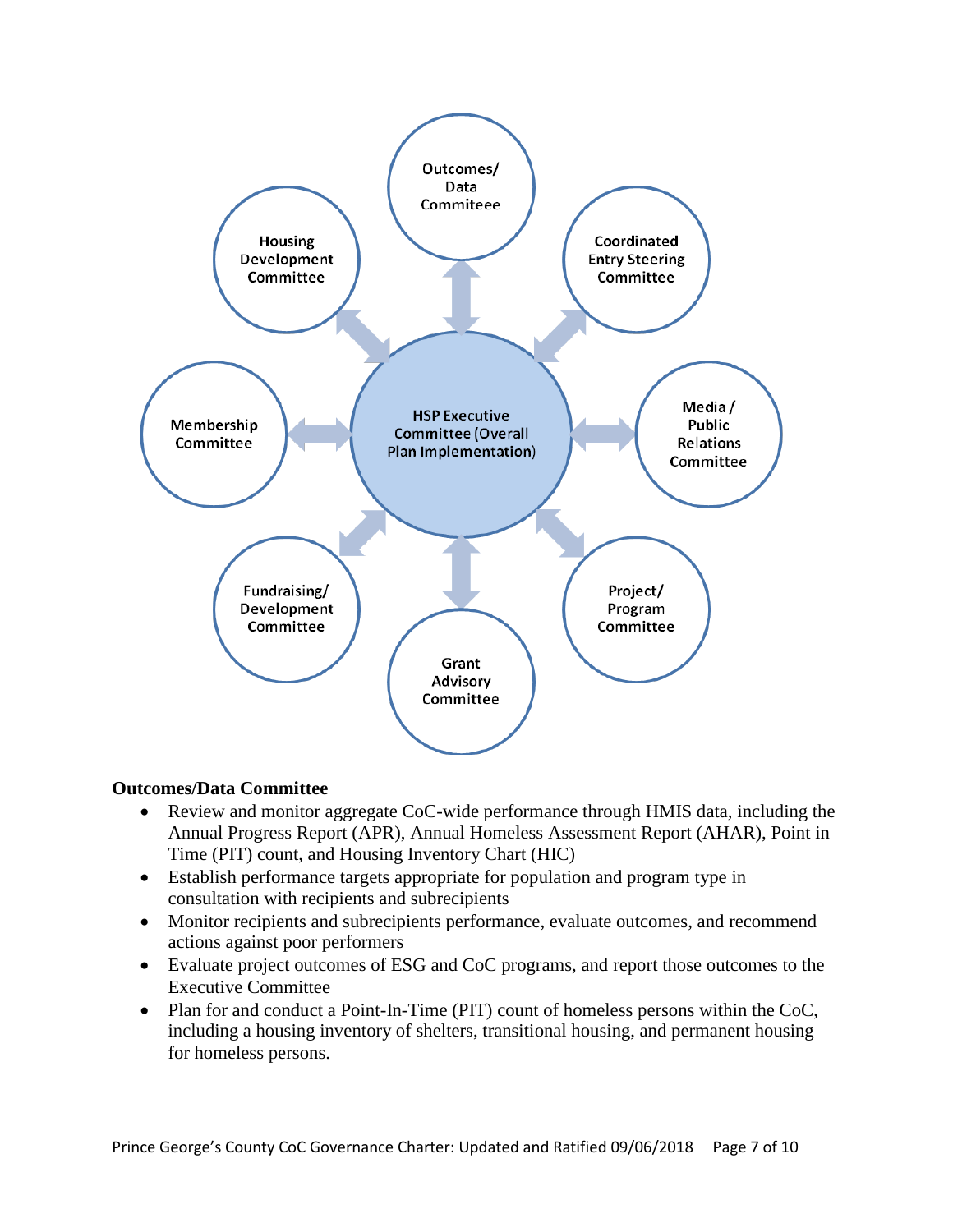**Coordinated Entry Steering Committee:** See the Prince George's County Continuum of Care: Coordinated Entry Process and Policies, incorporated herein by reference.

- Establish policies, procedures and performance benchmarks for the County's Coordinated Entry System
- Conduct an annual gaps analysis of homelessness needs and services
- Resolve conflicts between organizations utilizing the Coordinated Entry System
- Coordinate funding resources to ensure the CES is fully operational and optimized within the County
- Research National Best Practices and provide education and training to the HSP

# **Media/Public Relations Committee**

- Promote a community-wide goal to end homelessness
- Provide education to the community on homeless issues

# **Project/Program Committee**

- Provide research and national best practices to other committees, subcommittees, and workgroups
- Organize relevant trainings on best practices for the CoC
- Create and recommend Standard Operating Procedures for the different segments of the Homeless Services System

# **Grant Advisory Committee**

- Design, operate, and follow a collaborative process for the development of joint CoC applications for federal funding, including HUD CoC funding.
- Establish priorities that align with local and federal policies for recommending projects for grant funding.
- Establish criteria for competitive ranking of applications that take into account local and federal goals, program performance and organizational capacity.

# **Fundraising/Development Committee**

- Research upcoming local, state and Federal grant competitions that could help forward the mission of the CoC and disseminate the information to the HSP
- Foster partnerships between HSP members that increase the competitiveness of grant proposals by expanding services offered while reducing redundancies

# **Membership Committee**

- Publish and disseminate an open invitation annually for persons within the Prince George's County CoC area to join as new CoC members
- Conduct an orientation session for new members at least annually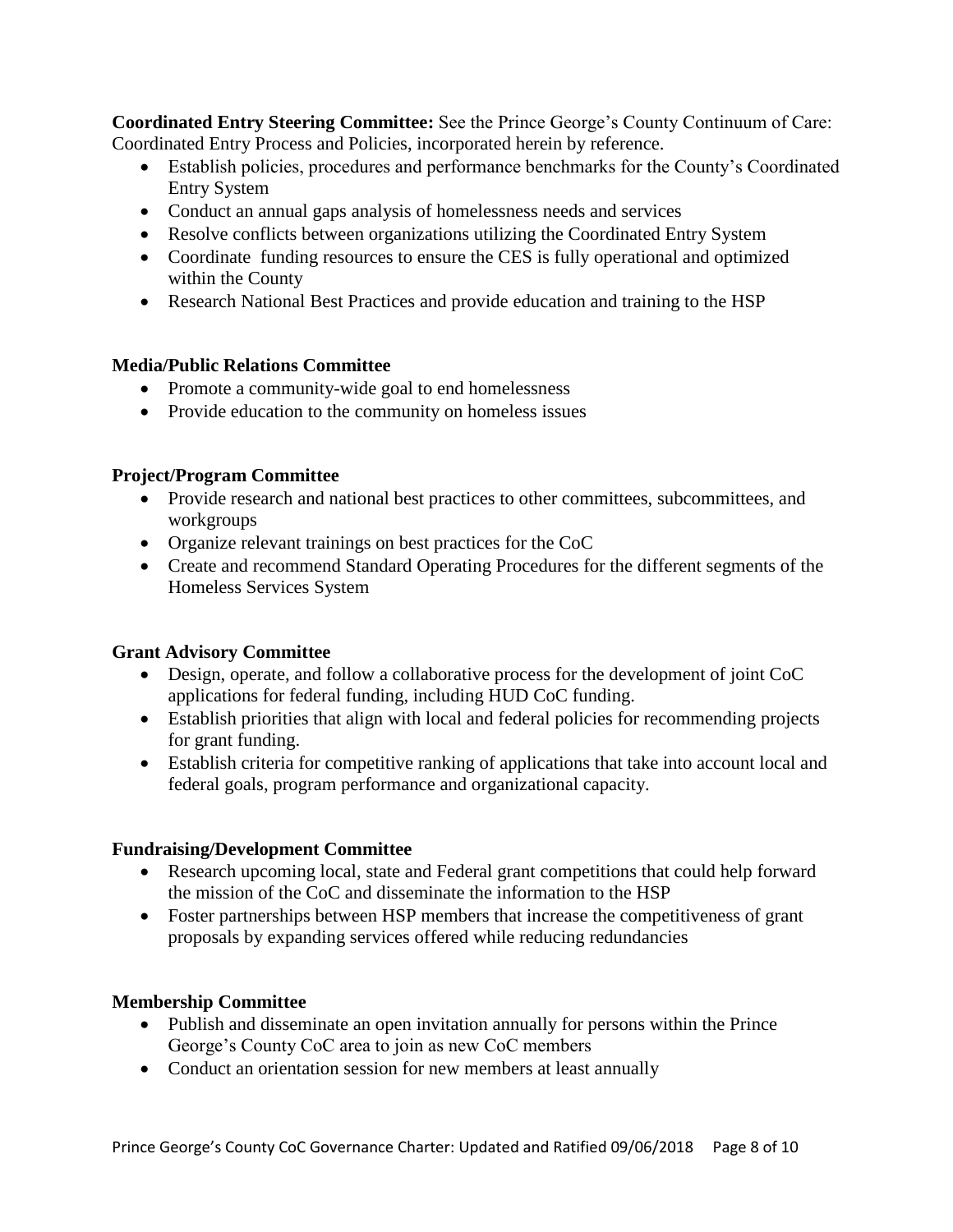- Examine current HSP make-up and actively recruit membership from un/underrepresented populations, businesses and organizations
- Approve all membership applications

#### **Housing Development Committee**

- Develop criteria and guidelines for use of Transitional Housing, Rapid Re-housing, Permanent Supportive Housing, and Housing Voucher set-asides
- Develop Standard Operating Procedures for the use of emergency rental assistance and Rapid-Re-housing funds in the County
- Work with the Housing Authority, Department of Housing and Community Development, and housing developers to increase housing opportunities for the homeless and affordable housing within the County.
- Engage landlords and property owners

### **Workgroups**

The HSP has 5 active workgroups that meet regularly to ensure that the needs of homeless subpopulations are met.

- Unaccompanied Homeless and Unstably Housed Youth
- Chronically Homeless, Mentally Ill, Substance Abusing, and/or Physically Disabled
- Veterans
- Domestic Violence Survivors
- Returning Citizens

# **VI. Collaborative Applicant**

Prince George's County Department of Social Services Community Services Division acts as the Continuum of Care Collaborative Applicant. Duties include:

- Supporting the planning and operations of the CoC
- Coordinating, preparing, collecting information, and submitting the CoC Program application
- Applying for CoC Planning Funds
- Coordinating and conducting the annual PIT count
- Coordinating and completing the HIC
- Designing, operating, and following a collaborative process for the development of applications and approving submission of applications in response to a CoC Program NOFA
- Providing information required to complete the Consolidated Plan
- Reviewing performance data of providers and the system as a whole. Making recommendations and implementing policies to improve performance outcomes.
- Providing technical assistance and training in best practices to the CoC.